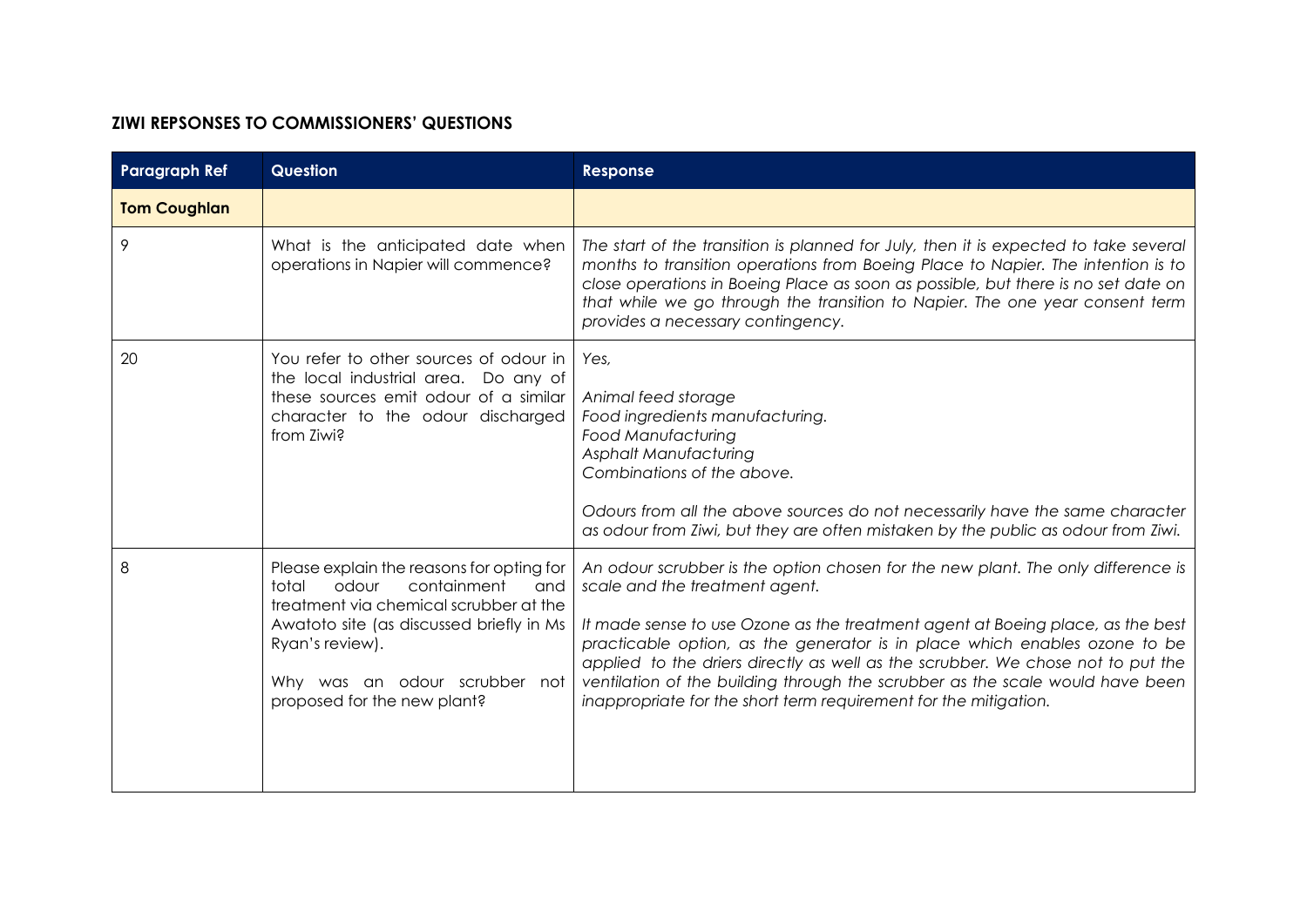| <b>Paragraph Ref</b> | <b>Question</b>                                                                                                                                                                    | Response                                                                                                                                                                                                                          |
|----------------------|------------------------------------------------------------------------------------------------------------------------------------------------------------------------------------|-----------------------------------------------------------------------------------------------------------------------------------------------------------------------------------------------------------------------------------|
| <b>Roger Cudmore</b> |                                                                                                                                                                                    |                                                                                                                                                                                                                                   |
| 48                   | Is that "long-term odour effects" (or<br>chronic odour) assessment technique<br>relevant given the 12-month maximum<br>duration now sought by Ziwi?                                | Yes, the full extent of chronic effects may take a year or more to fully develop,<br>but an increase in stress or decrease following a change in odour exposure<br>levels can occur after 3 to 4 months.                          |
| 93                   | Are those key operating parameters<br>contained<br>currently<br>in<br>the<br>recommended conditions?                                                                               | I would defer this to Mr Haselhoff expertise, but key operating parameters<br>were detailed in the Interim odour management plan, the development of<br>which I oversaw and drew on Mr Haselhoff's experience with ozone systems. |
| 21                   | Have fugitive odours discharged via<br>the two 15m high vents now been<br>reduced to the extent anticipated?                                                                       | Yes, based on the ambient odour levels that I have observed and reported<br>this summer.                                                                                                                                          |
|                      | Has any testing been undertaken to<br>verify the odour emission rate from the<br>vents?                                                                                            | No, the cumulative effect of these with scrubber emissions have been<br>assessed via downwind assessments only.                                                                                                                   |
|                      | Do you expect that a 2000 OU/s<br>emission limit for both vents (as<br>modelled) could be met?                                                                                     | Yes, now the dryers are much better ventilated, and their seals have been<br>improved via maintenance in 2021.                                                                                                                    |
| 33                   | You estimate an odour emission rate<br>from the driers in the order of<br>12,000OU/s, based on monitoring of<br>emissions from the scrubber treating<br>two driers in August 2021. | The scrubber has had further adjustments made by Mr Haselhoff, and testing<br>in March will all four dryers has indicated the system is operating with a<br>discharge rate of around the 10,000 OU/s.                             |
|                      | Does this indicate that there may be<br>difficulties in complying with the                                                                                                         |                                                                                                                                                                                                                                   |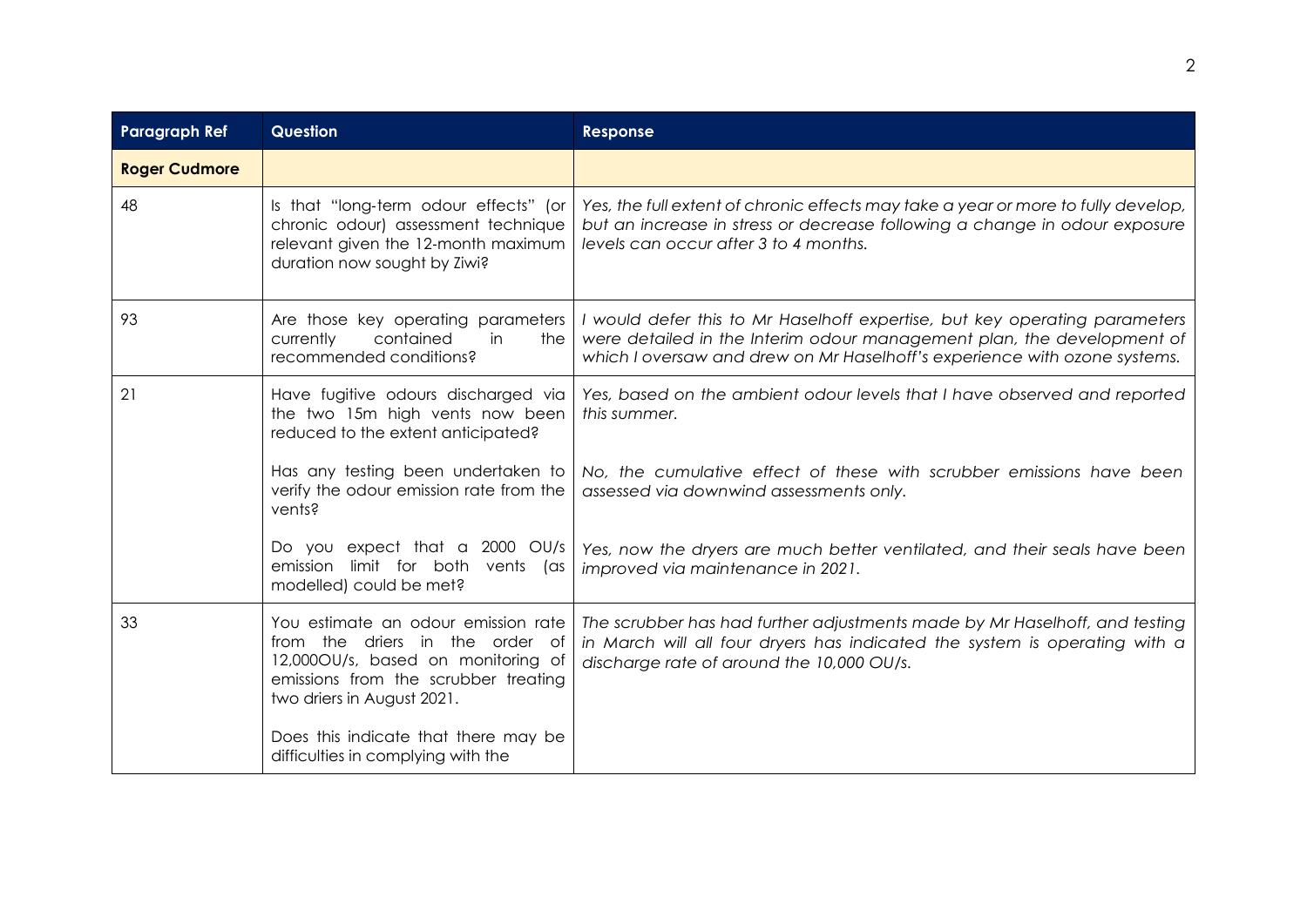| <b>Paragraph Ref</b> | <b>Question</b>                                                                                                                                                                                                                                                                  | <b>Response</b>                                                                                                                                                                                                                                                                                                                                                                                                                                                                                                                                                                                                                                                                                                                                                                                            |
|----------------------|----------------------------------------------------------------------------------------------------------------------------------------------------------------------------------------------------------------------------------------------------------------------------------|------------------------------------------------------------------------------------------------------------------------------------------------------------------------------------------------------------------------------------------------------------------------------------------------------------------------------------------------------------------------------------------------------------------------------------------------------------------------------------------------------------------------------------------------------------------------------------------------------------------------------------------------------------------------------------------------------------------------------------------------------------------------------------------------------------|
|                      | proposed 10,0000U/s emission limit for<br>the drier discharge, or has the scrubber<br>been optimised further?                                                                                                                                                                    |                                                                                                                                                                                                                                                                                                                                                                                                                                                                                                                                                                                                                                                                                                                                                                                                            |
| 46                   | You note that frequent exposure to low<br>to moderate intensity odour can cause<br>a chronic nuisance effect.<br>Please explain how this differs from an<br>"objectionable or offensive" odour<br>effect arising from repeated exposure.<br>Is there any difference in practice? | It is very different in my view and it is an error of decision makers, and<br>practitioners to suggest that long term exposure to sub-objectionable level<br>odour can eventually equate to an objection or offensive odour. It does<br>nevertheless can culminate in stress levels and annoyance within a<br>community that is more than minor. But this is very different to an episode of<br>odour that a Court would deem to be objectionable or offensive, having to<br>the FIDOL associated with that event, and potentially prosecuting the<br>discharger.<br>Yes, a very important difference. There are no examples of Criminal charges<br>being laid against a person or company within the District Court system for<br>causing sub-objectionable odour events over time. Causing objectionable |
|                      |                                                                                                                                                                                                                                                                                  | or offensive odour can be a criminal offense with serious punishments for<br>parties who are guilty - but such prosecutions invariably link to events of<br>objectionable odour and the assessment FIDOL factors associated with that.                                                                                                                                                                                                                                                                                                                                                                                                                                                                                                                                                                     |
|                      |                                                                                                                                                                                                                                                                                  | It may be useful to read my wider thoughts on this matter and what I propose<br>as a solution here:                                                                                                                                                                                                                                                                                                                                                                                                                                                                                                                                                                                                                                                                                                        |
|                      |                                                                                                                                                                                                                                                                                  | https://rmla.org.nz/2020/10/28/proposed-approach-for-management-of-<br>chronic-odour-exposures-in-new-zealand/                                                                                                                                                                                                                                                                                                                                                                                                                                                                                                                                                                                                                                                                                             |
|                      |                                                                                                                                                                                                                                                                                  | To be clear, causing significant levels of stress due to ongoing low intensity<br>odour events does justify companies being required to instigate odour<br>discharge reduction measures, and ultimately prosecution for not<br>implementing measures that have been agreed to or imposed via a consent<br>order. But that does not require criminality of a party's actions to be<br>confirmed at the outset.                                                                                                                                                                                                                                                                                                                                                                                              |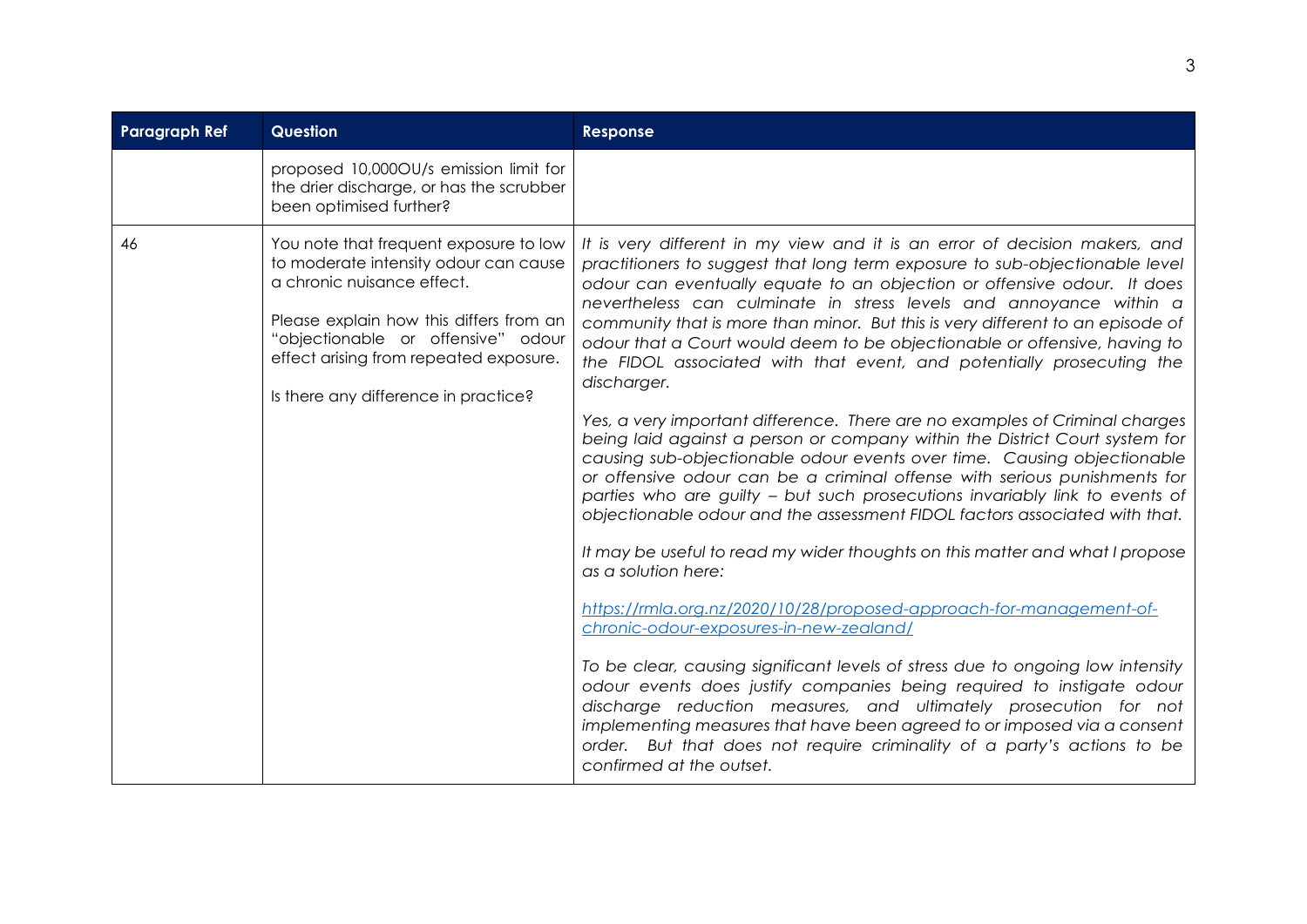| <b>Paragraph Ref</b> | <b>Question</b>                                                                                                                                                                    | Response                                                                                                                                                                                                                                                                                                                                                                                                                                                                                                                                                                                                                                                                                                                                                                                                                                                                                                                                                                                                                                                                                                                                                                                                                |
|----------------------|------------------------------------------------------------------------------------------------------------------------------------------------------------------------------------|-------------------------------------------------------------------------------------------------------------------------------------------------------------------------------------------------------------------------------------------------------------------------------------------------------------------------------------------------------------------------------------------------------------------------------------------------------------------------------------------------------------------------------------------------------------------------------------------------------------------------------------------------------------------------------------------------------------------------------------------------------------------------------------------------------------------------------------------------------------------------------------------------------------------------------------------------------------------------------------------------------------------------------------------------------------------------------------------------------------------------------------------------------------------------------------------------------------------------|
| 52                   | Have the suggested Odour Hour<br>frequency targets of less than 5% for<br>industrial areas and 2% for residential<br>been<br>applied<br>to<br>other<br>areas<br>assessments in NZ? | Yes, I have used these values, or similar over the last five years examples<br>include:<br>The assessment of reverse sensitivity effects from chronic and acute<br>$\blacksquare$<br>odour exposure from and agrichemical sprays impacting on highway<br>service center customers. ENV-2015-AKL-000122.<br>Survey of Ambient Odour Levels, Rendering and Wastewater Treatment<br>Facilities, Tuakau Proteins Ltd. Golder Report 1783650_7403-007-R-Rev0,<br>September 2020.<br>Tegel Christchurch Poultry Processing Plant Discharges to Air - Air Quality<br>Impact Assessment, Tokin & Taylor, Job No. 1003371, April 2019.<br>1. Note: Tonkin & Taylor used 15% and 10% hours of recognisable odour<br>as criteria adopted from Verein Deutscher Ingenieure (VDI) 3940 Part 1<br>and 2). Although the method for assessing odour hours was different.<br>Resource Consent Application and Assessment of Effects on the<br>Environment - Application for Air Discharge Permit - Southern Proteins<br>Limited, Washdyke, Timaru, Southern Proteins Ltd. Golder Report,<br>19118618-7403-004-Rev0, July 2019.<br>Baseline odour survey, Alliance Lorneville, Golder Report 1378104044-014-<br>R-Rev1-030, October 2015. |
| 34                   | What odour emission testing regime is<br>to<br>confirm<br>ongoing<br>proposed<br>compliance with the emission limits?                                                              | This is not proposed or considered justified unless there is reason to trigger this<br>type of testing. Instead, on-going and frequent assessment of ambient odour<br>levels, as proposed, is considered to an effective monitoring approach and<br>any change in higher recorded odour levels and/or confirmation of this by<br>BOPRC would be reasons to instigate a measurement programme on                                                                                                                                                                                                                                                                                                                                                                                                                                                                                                                                                                                                                                                                                                                                                                                                                         |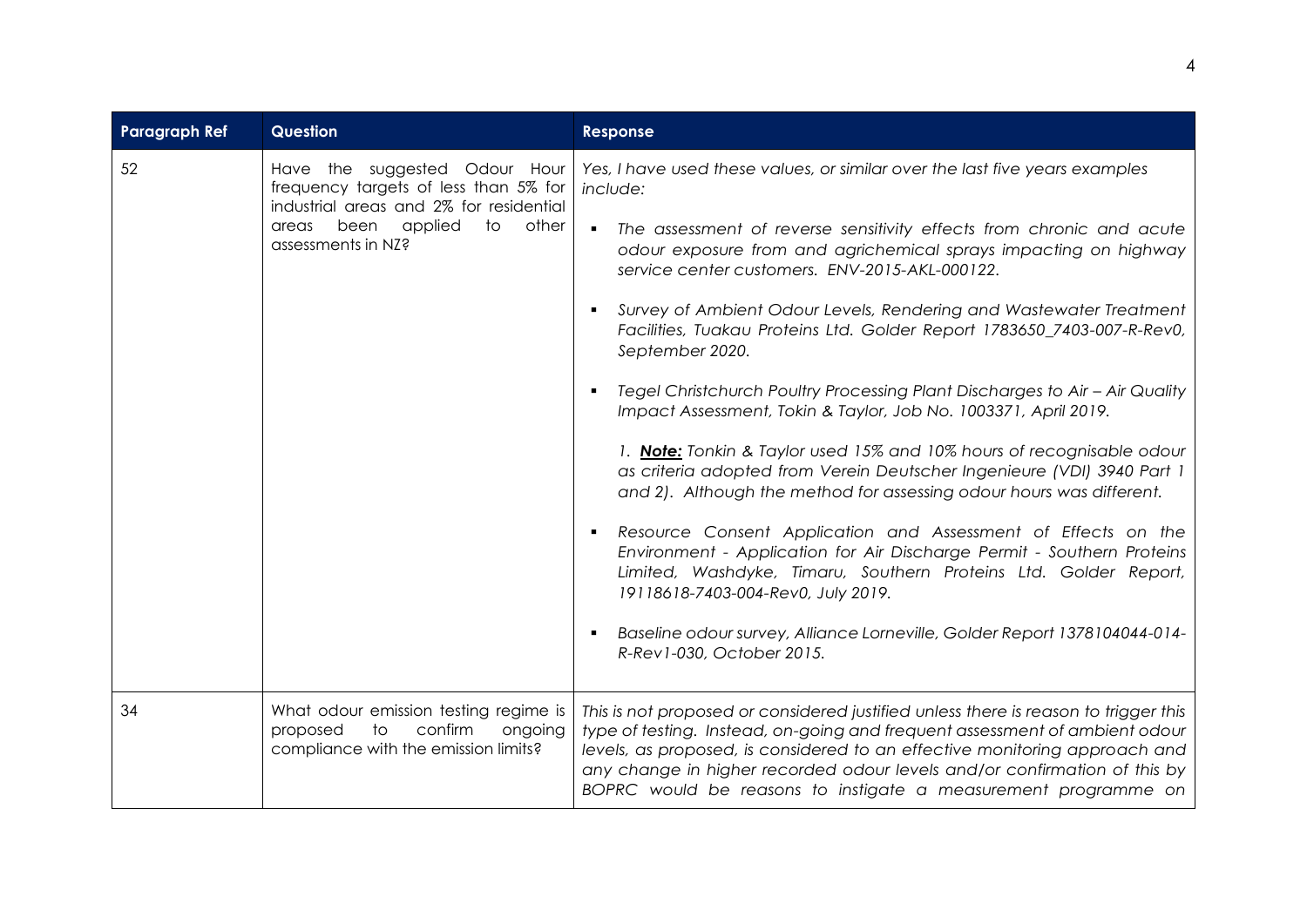| <b>Paragraph Ref</b>  | <b>Question</b>                                                                                                                                                                                   | Response                                                                                                                                                                                                                                                                                                                                                                                                                                                                                                                                                                                                                                                                                                                                                                                                                                                         |
|-----------------------|---------------------------------------------------------------------------------------------------------------------------------------------------------------------------------------------------|------------------------------------------------------------------------------------------------------------------------------------------------------------------------------------------------------------------------------------------------------------------------------------------------------------------------------------------------------------------------------------------------------------------------------------------------------------------------------------------------------------------------------------------------------------------------------------------------------------------------------------------------------------------------------------------------------------------------------------------------------------------------------------------------------------------------------------------------------------------|
|                       | Are quantitative odour monitoring<br>results now available for the drier and<br>vent discharges?                                                                                                  | scrubber odour discharge rate by olfactometric measurements.<br>Dryer exhaust air odour discharges has intensity and character ratings of the<br>discharge from January 2022 and there has been odour emission testing in<br>March 2022.<br>Fugitive odour has been monitored via an intensive surveying of ambient<br>odour intensity against the VDI scale and characters during December to 28<br>February 2022.                                                                                                                                                                                                                                                                                                                                                                                                                                              |
| <b>Dirk Haselhoff</b> |                                                                                                                                                                                                   |                                                                                                                                                                                                                                                                                                                                                                                                                                                                                                                                                                                                                                                                                                                                                                                                                                                                  |
| 22                    | What are the key parameters relating<br>to scrubber operation that should be<br>specified in consent conditions?<br>Are any changes to the recommended<br>conditions appropriate to address this? | These do not need to be specified in consent conditions unless desired, as<br>already occurring. Undertake routine operations as outlined by Ozone<br>Technologies to Ziwi and preventive maintenance at the recommended<br>intervals.<br>No. This is already being followed under good management practice within<br>Ziwi and in cooperation with the Ozone Technologies maintenance<br>programs.                                                                                                                                                                                                                                                                                                                                                                                                                                                               |
|                       | How robust is the ozone scrubber<br>system?<br>Have there been any breakdowns or<br>issues to date?<br>What is the response time for attending<br>to any issues?                                  | The scrubber is fabricated in 316 stainless and very robust. The Tellerite media<br>is PVDF (Kynar) rated as pipework to 120°C well above temperatures<br>encountered in this environment. PVDF is very stable in oxidising environments<br>and will have a long-life span, PVDF was held for 10 years at 302°F (150°C),<br>and following measurements indicated no thermal or oxidative breakdown<br>occurred. The induction fan is coated steel, expected life span of up to $5 +$<br>years. The electrical components are housed in an industrial compliant<br>weatherproof enclosure and suitable for a heavy industry fully compliant with<br>NZ industry standards. All instruments are manufactured in Germany and are<br>recognised among the best available in the market.<br>No. Physical ozone delivery mechanism was increased in size 16th March to |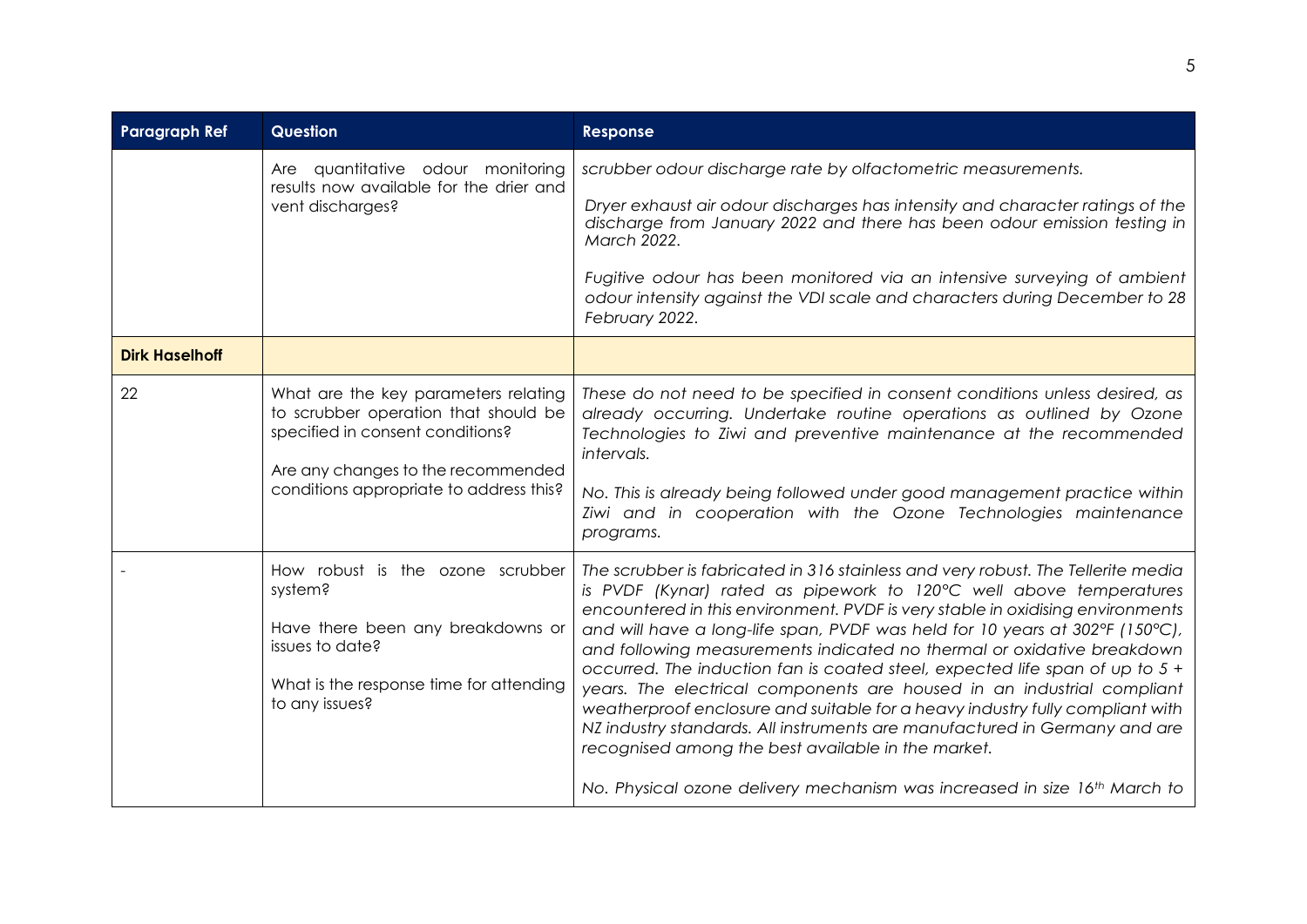| <b>Paragraph Ref</b>   | <b>Question</b>                                                                                                                                                                                                                                                                                                                                                    | Response                                                                                                                                                                                                                                                                                                                                                                                                                                                                                                                                                                                                                                                                                                                                                            |
|------------------------|--------------------------------------------------------------------------------------------------------------------------------------------------------------------------------------------------------------------------------------------------------------------------------------------------------------------------------------------------------------------|---------------------------------------------------------------------------------------------------------------------------------------------------------------------------------------------------------------------------------------------------------------------------------------------------------------------------------------------------------------------------------------------------------------------------------------------------------------------------------------------------------------------------------------------------------------------------------------------------------------------------------------------------------------------------------------------------------------------------------------------------------------------|
|                        |                                                                                                                                                                                                                                                                                                                                                                    | better withstand combined exhaust flows and subsequently the system is<br>performing well and as designed.                                                                                                                                                                                                                                                                                                                                                                                                                                                                                                                                                                                                                                                          |
|                        |                                                                                                                                                                                                                                                                                                                                                                    | Dependent on what the issue is. Typically, no more than a call to our office or<br>myself that may also require the Ziwi electrician to attend. Their response time<br>is typically less than an hour. Ozone Technologies are a 24/7 business<br>available at all times as we also service municipal water treatment systems<br>and many other industries. A major failure should be rectified within 24hr<br>typically as Ozone Technologies hold or has access to most parts.                                                                                                                                                                                                                                                                                     |
| 29                     | You state that the drier exhaust flow<br>can exceed the scrubber design when<br>all 4 driers are at full exhaust flow and<br>the scrubber operates outside design<br>flows. Is monitoring proposed to prevent<br>this? Should this be addressed via a<br>consent condition or the management<br>plan?                                                              | Although the design flow specifications are at the maximum when all four<br>driers are running it has been clearly demonstrated that odour scrubbing<br>remains efficient. The ozone pre-oxidation in the driers is the primary<br>treatment and we can consider that the scrubber is the polishing stage.<br>Further, as outlined above on the 16th March ten days after submitting my<br>evidence the ozone delivery mechanism was modified to better cope with<br>the exhaust flows. I understand that subsequent measurements have shown<br>the system to be operating in a compliant manner.                                                                                                                                                                   |
| <b>Deanne Barretto</b> |                                                                                                                                                                                                                                                                                                                                                                    |                                                                                                                                                                                                                                                                                                                                                                                                                                                                                                                                                                                                                                                                                                                                                                     |
| 19                     | By way of a letter from Ziwi counsel<br>dated 22 September 2021, Ziwi formally<br>amended its application so that the<br>consent duration sought was no more<br>than one calendar year from the date<br>of granting of consent or whenever Ziwi<br>vacated the Mount Maunganui site,<br>whichever is the earlier.<br>Has Ziwi resiled from the underlined<br>text? | Ziwi has not resiled from its position as stated in the memorandum from<br>Legal Counsel. However, noting the point made by Mr Coughlan in his<br>response to the Panel's question on Paragraph 9 of his evidence above, it<br>is important for there to be sufficient time to make the transition from the<br>Mount Maunganui site to the new site in Napier. In my view, it is important<br>that the condition pertaining to the consent duration (Condition 9.1) is<br>clearly worded, so I would suggest that it remains as set out in paragraph<br>92 of my evidence stating, "This consent shall expire 12 months from the<br>grant of consent.", but with a note that states:<br>"If Ziwi fully completes its move from the Site earlier than 12 months from |